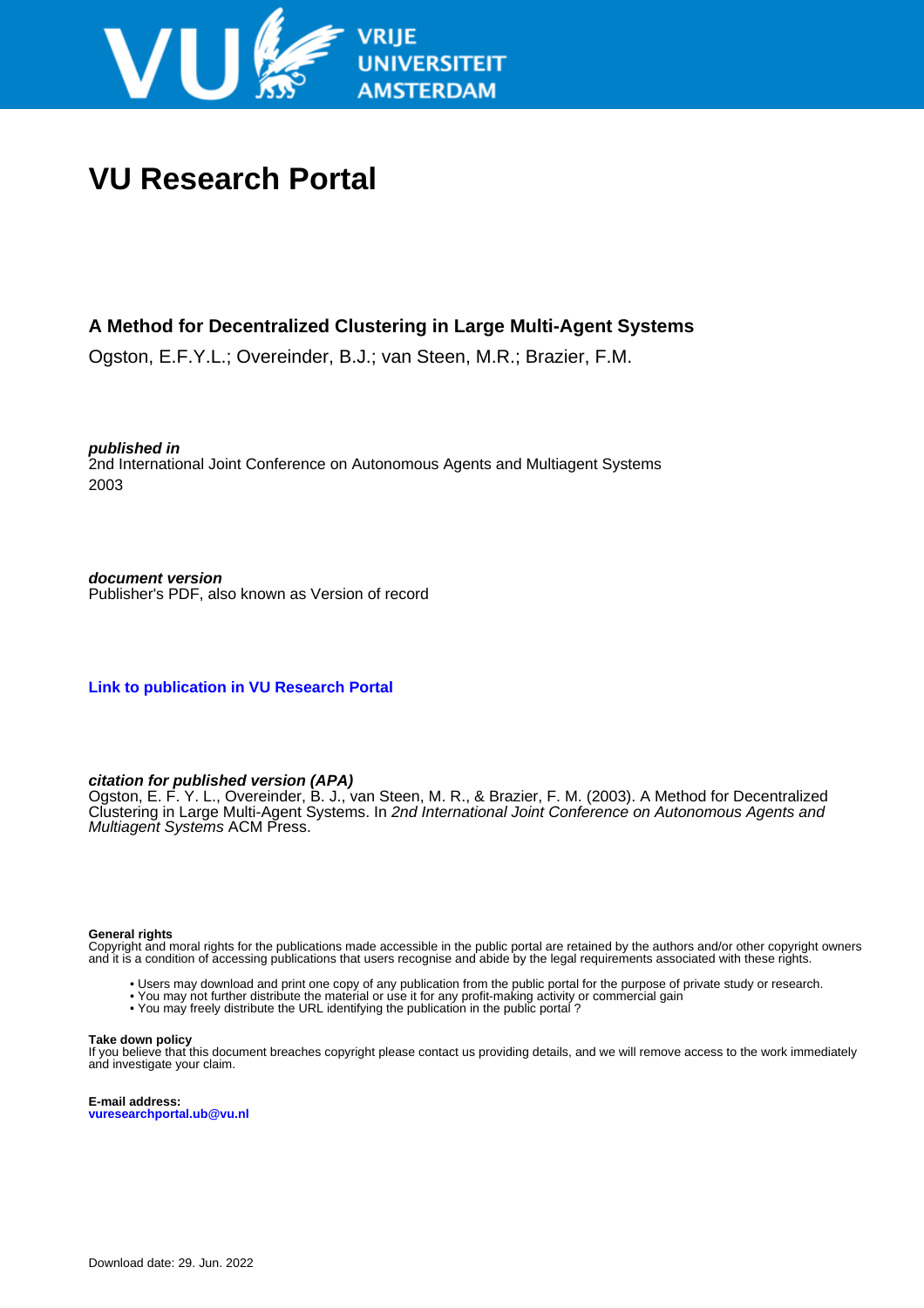## **A Method for Decentralized Clustering in Large Multi-Agent Systems**

Elth Ogston , Benno Overeinder, Maarten van Steen, and Frances Brazier Department of Computer Science, Vrije Universiteit Amsterdam {elth,bjo,steen,frances}@cs.vu.nl

## **ABSTRACT**

This paper examines a method of clustering within a fully decentralized multi-agent system. Our goal is to group agents with similar objectives or data, as is done in traditional clustering. However, we add the additional constraint that agents must remain in place on a network, instead of first being collected into a centralized database. To do this we connect agents in a random network and have them search in a peer-to-peer fashion for other similar agents. We thus aim to tackle the basic clustering problem on an Internet scale and create a method by which agents themselves can be grouped, forming coalitions. In order to investigate the feasibility of a decentralized approach, this paper presents a number of simulation experiments involving agents representing two-dimensional points. A comparison between our method's clustering ability and that of the k-means clustering algorithm is presented. Generated data sets containing 2,500 to 160,000 points (agents) grouped in 25 to 1,600 clusters are examined. Results show that our decentralized agent method produces a better clustering than the centralized kmeans algorithm, quickly placing 95% to 99% of points correctly. The the time required to find a clustering depends on the quality of solution required; a fairly good solution is quickly converged on, and then slowly improved. Overall, our experiments indicate that the time to find a particular quality of solution increases less than linearly with the number of agents.

#### **Categories and Subject Descriptors**

I.2.11 [**Artificial Intelligence**]: Distributed Artificial Intelligence— *Multiagent systems*; I.5.3 [**Pattern Recognition**]: Clustering

#### **General Terms**

Algorithms, Experimentation, Performance

## **Keywords**

Decentralized Systems

Copyright 2003 ACM 1-58113-683-8/03/0007 ...\$5.00.

#### **1. INTRODUCTION**

Agents that wish to cooperate within a multi-agent system must have a means of finding each other. The straightforward solution to this problem is to create a central directory server that is able to match requests. However, this centrally directed solution limits the autonomy of agents with respect to their choice of partners, and it limits the scalability of the multi-agent system as a whole. Ideally agents would, on their own, be able to group together to form cliques of like minded agents. As a result they would know their potential partners (members of their social circle) and could directly negotiate new partnerships based on more information than a directory server would contain. Grouping agents in this way, based on similar objectives, can be viewed as a clustering problem. Clustering has been studied in a variety of fields, notably statistics, pattern recognition and data mining. These fields have a wide range of purposes in mind, for instance discovering trends, segmenting images, or grouping documents by subject. However, in all of these disciplines the underlying problem is the same; given a number of data items, create a grouping such that items in the same group are more similar to each other than they are to items in other groups [5]. Most algorithms for clustering focus on how to form these groups given a file or database containing the items. Yet, for Internet applications like finding similar web pages or finding agents with similar interests, items can be widely distributed over many machines and the issue of collecting the items in the first place gains importance. Centralized clustering is problematical if data is widely distributed, data sets are volatile, or data items cannot be compactly represented. Decentralization, on the other hand, is a thorny problem. Even in the centralized case where each data item can be compared to every other data item, perfect clusters can be hard to find. Decentralization creates the additional complication that even if a correct classification can be determined with the incomplete information available, the location of items belonging to a class also needs to be discovered.

This paper considers the case where classification is straightforward and focuses on the question of finding potential cluster members in a decentralized fashion. By studying in depth a simplified example of agent grouping we hope to gain insight into dynamics that can be used to create more complex, self-organizing agent communities. With this purpose in mind, we view clustering as a search problem in a multi-agent system in which individual agents have the goal of finding other "similar" agents. Agents aim to form groups among themselves, and these groups constitute a clustering. In large scale Internet systems potentially millions of agents are spread across possibly as many machines. As a result each agent will always have a view of only a very small fraction of the rest of the system. Our research is concerned with the minimal abilities and resources required by such agents. We create an ab-

Permission to make digital or hard copies of all or part of this work for personal or classroom use is granted without fee provided that copies are not made or distributed for profit or commercial advantage and that copies bear this notice and the full citation on the first page. To copy otherwise, to republish, to post on servers or to redistribute to lists, requires prior specific permission and/or a fee.

*AAMAS'03,* July 14–18, 2003, Melbourne, Australia.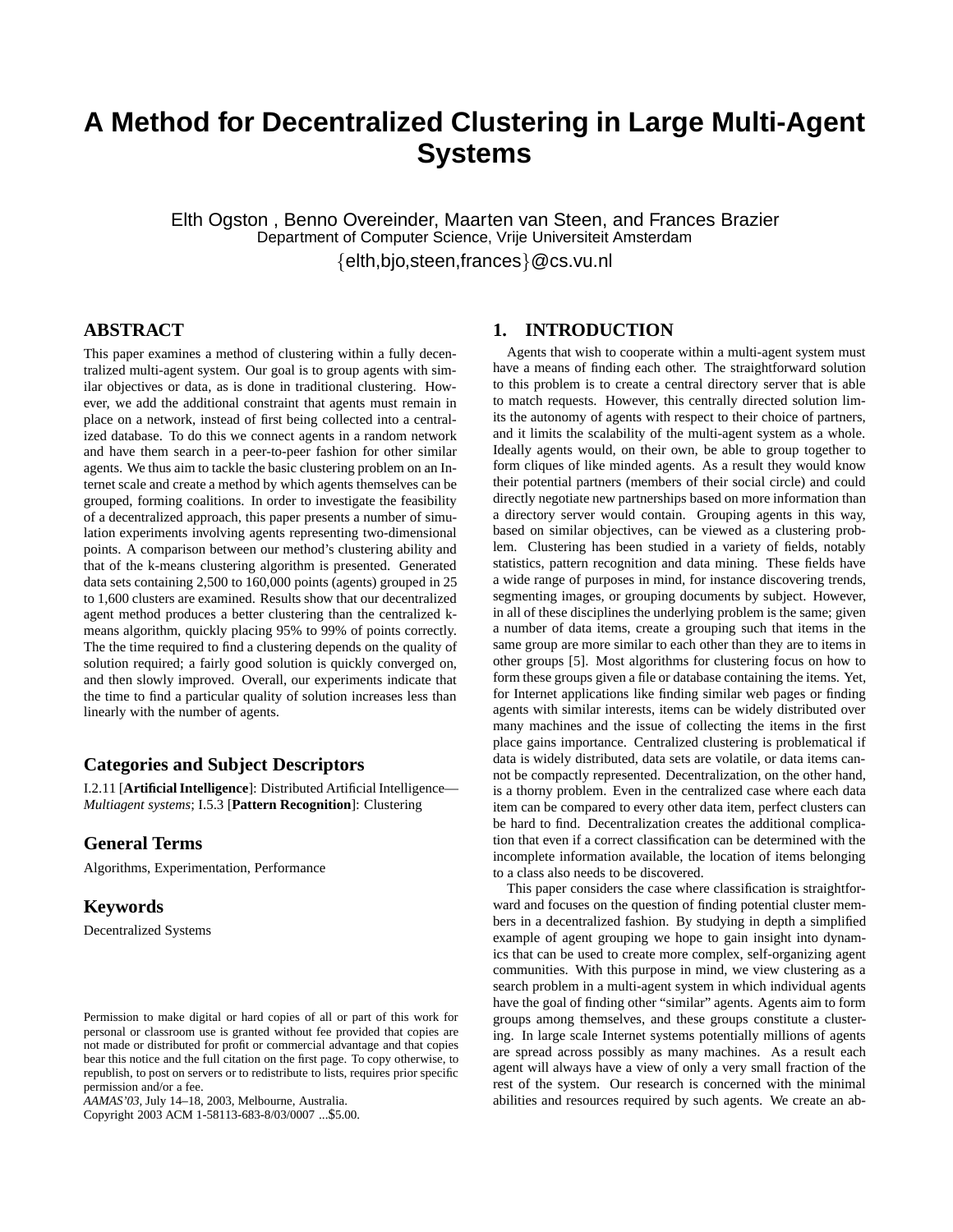stract model of simplified agents which have a very small range of actions and act using straightforward decision functions. Furthermore, these agents can generally only communicate in a peerto-peer manner with a limited amount of additional coordination among small groups.

We study the behavior of this abstract system through simulation experiments. In these experiments agents are each given a twodimensional point and seek to group themselves based on the Euclidean distance between their points. Initially agents are randomly assigned a small number (5) of neighbor agents. These neighbors are an agent's only view of the system as a whole. Based on these local views, agents form clusters with the closest points they come across. Agents within a cluster coordinate, combining their local views to allow each member to search a broader range of neighbors for better matches. Clusters are limited in size by a user-defined parameter. Once clusters have grown to this size they spilt when better matches are found by their members, allowing stronger new clusters to form. We find that using this method, given an appropriate maximum cluster size, agents are able to quickly form an approximation of an underlying clustering in the data points. For small systems with 2,500 to 40,000 agents in 25 to 400 clusters the system quickly converges to a configuration in which 99% of points are placed in the correct clusters. For a larger system with 160,000 agents and 1,600 clusters the same rapid convergence to a solution with 95% of points placed correctly is proceeded by a tail behavior where the solution slowly improves. Further experimental results indicate that finding a particular quality of solution costs less than linear time as the number of agents and clusters increases.

The remainder of this paper first discusses the application of the clustering problem to multi-agent systems and surveys previous work. Section 3 sketches the model we study followed by a precise description of the simulated procedure. Section 4 presents our methodology and experimental results. A discussion of future directions in which these experiments can be expanded concludes the paper.

## **2. BACKGROUND AND RELATED WORK**

Middle agents or directory services are commonly used in multiagent systems to enable the location of agents with particular capabilities [1]. Such services, however, add an essentially centralized component to an ideally decentralized agent world. The formation of groups of agents based on like interests provides a potential alternative for very large decentralized systems where maintaining a directory becomes too costly. Such groups place potential partners for collaboration in an agent's immediate local environment [3] [12]. When agents' interests include jointly working on common tasks this process evolves into coalition formation; the negotiation of agreements between agents with complementary skills for the distribution of work and rewards [9] [14] [15]. Clustering, as studied in this paper, is a more basic problem, yet an essential component of the process of forming coalitions. A multi-agent system made up of heterogenous agents that cannot somehow group similar agents, is unable to introduce potential coalition members to each other. Clustering, on the other hand, is usually studied as a centralized problem. This paper surveys previous work on clustering and explore how a decentralized approach can be designed for a multi-agent system. The resulting procedure could be applied as a directory service for multi-agent systems and can enhance our understanding of coalition formation in general.

There are a large number of centrally controlled algorithms for discovering natural clusters, if they exist, in a data set (see [6] for a general review of the literature). The majority of these algorithms focus on finding clusters given various properties of the data set; clusters of widely differing sizes, odd cluster shapes, little separation between clusters, noise, outliers, high-dimensional data and complex data types for which a similarity function is difficult to define. In general, clustering algorithms focus on creating good compact representations of clusters and appropriate distance functions between data points. To this purpose they generally need a user to provide one or two parameters that indicate the types of clusters expected. Most commonly, algorithms are given the number of clusters into which the data set is to be split or a density value that defines that the expected distance between points within clusters. Since a central representation is available, where each point can be compared to each other point or cluster representation, points are never placed in a cluster with hugely differing members. Mistakes made by these algorithms instead take the form of incorrectly splitting a real data cluster in half or incorrectly combining two neighboring data clusters into a single cluster. The definition of clustering as a whole is imprecise; the creation of clusters in which points have more in common with other cluster members than with members of other clusters. Given the complexities listed above it is usually not entirely clear what the "correct" clustering of a data set is. There is generally no one best algorithm for obtaining good clusters [5]. The appropriate algorithm depends on the peculiarities of the data set considered.

This paper focuses on yet another complexity that must be faced in multi-agent systems: the distribution of the data over many machines. To allow us to clearly separate the issue of decentralization from that of hard to distinguish clusters, basic data sets in which clusters are clearly separable, two-dimensional, of equal size and circular in shape are considered. As these data sets do not contain any of the difficulties addressed by more complex algorithms, the clusters found by our multi-agent system are compared to those found by Forgy k-means clustering, as described in [5]. This is the simplest of the centralized clustering techniques. Nonetheless, it works well on the elementary data sets examined and illustrates the basic abilities and common mistakes of centralized clustering.

An orthogonal line of research to the quality of clustering is the speed of clustering algorithms. The amount of time it takes to find a clustering is crucial when considering large data sets. It is this line of research that we build upon in this paper. K-means clustering has the lowest time complexity. It chooses a set of *k* cluster centers, called centriods, and compares each of the *n* points in the data set to each centroid, placing each point in the cluster to which it is closest. It then recalculates centroids based on the resulting cluster memberships and repeats this process *l* times. Its time complexity is thus *O*(*nkl*), however *k* and *l* are usually small compared to *n* and thus it is usually considered to be  $O(n)$ . K-means is a partitional algorithm, meaning that it creates a single partition of the data. More complex, and thus more accurate, algorithms are generally hierarchical. They build a table of the distances between every pair of points in the data set and use this table to create a series of partitions, each time splitting or combing clusters based on the next largest or smallest distance between points. However, the construction of the distance table costs  $O(n^2)$  time, making hierarchical algorithms unsuitable when large amounts of data are involved.

A number of papers have addressed ways in which to deal with large data sets. One way of reducing the execution time is to reduce the space of solutions that a clustering algorithm has to search. CLARANS [10] is a k-medoid based algorithm that uses randomized search. K-medoid algorithms are similar to k-means algorithms except that they represent clusters by their medoids, the most central member of the cluster, instead of their centroids, the mean value point of the cluster. Thus for a given *k* it is possible to search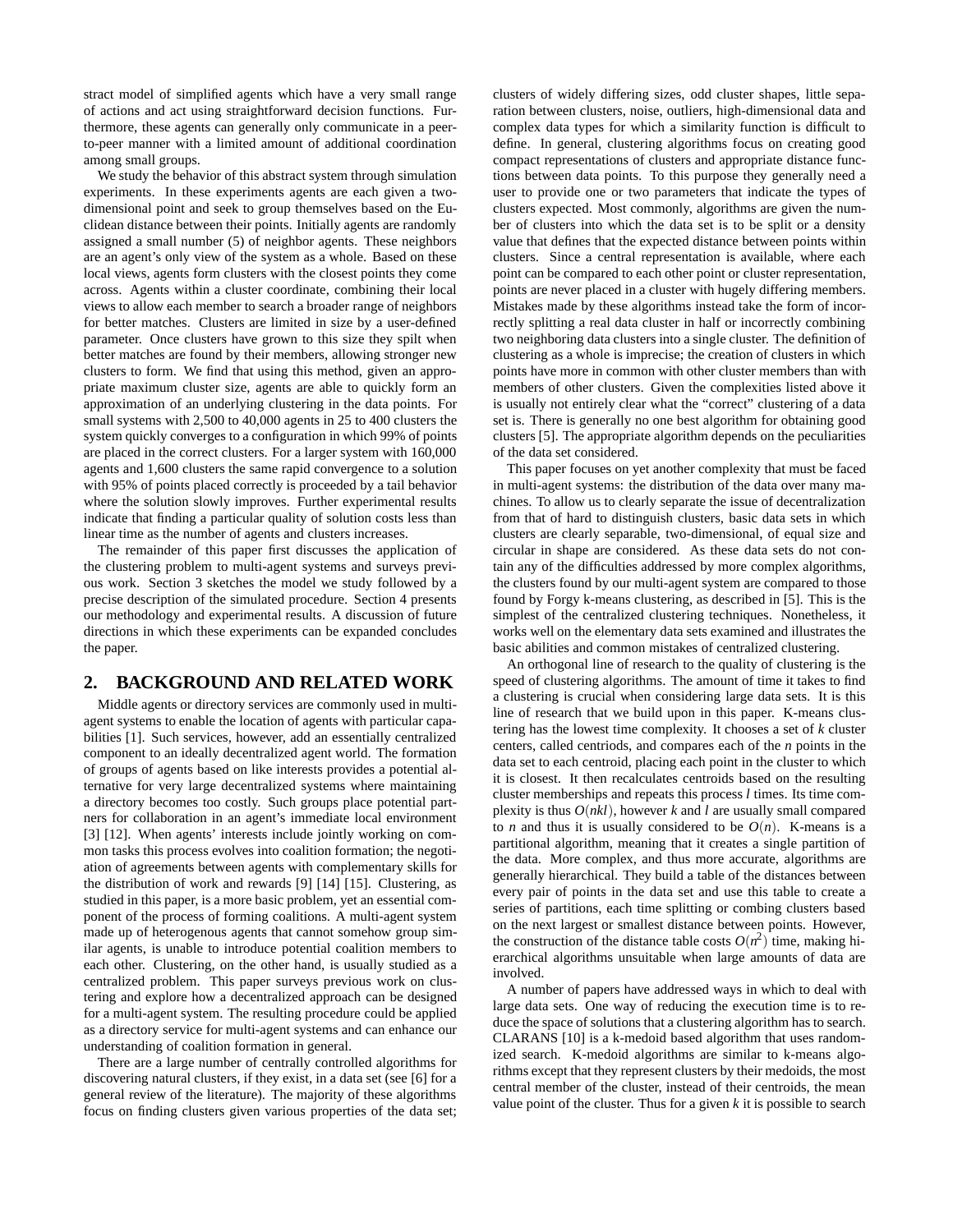all the possible sets of *k* medoids. There are, however, *n* choose *k* of these. CLARANS reduces this search space by using a randomized hill climbing technique. Starting with a set of medoids it checks at random only some of the sets that differ by one medoid for an improvement in the clustering. This random search, when restarted a few times in different places, is shown to produce good clusters while increasing the efficiency over exhaustive search. An alternative way of reducing the problem space is to consider only a sample set of the data points. CLARA [8] makes a random selection of points before running a k-medoid algorithm. CURE [4] also uses random sampling, combined with other techniques, to extend the range of a hierarchical clustering algorithm. Sampling assumes that a large enough sample contains a sufficient number of points from each cluster, and thus needs to be given a known minimum cluster size. BIRCH [16] also performs hierarchical clustering on a reduced sample space. BIRCH however uses a pre-cluster phase in which it first creates a compact summary of data points, called a CF-tree. Nodes of the CF-tree represent high density groups of points that are defined to be in the same cluster based on some threshold distance. CF-tree nodes are then sparse enough to be clustered using a hierarchical algorithm.

A second method of dealing with large data sets is to partition them into a series of smaller problems. CURE, in addition to sampling data, divides the resulting sample into partitions and separately pre-clusters each one. The resulting sub-clusters are then combined to create a final clustering. P-CLUSTER [7] parallelizes k-means clustering by partitioning the data set over a network of workstations. A server workstation determines and distributes an initial set of centroids and combines the information on the resulting clusters in each partition. It then distributes new centroid information for the following k-means pass. Olson [13] surveys methods of parallelizing hierarchical clustering by distributing the calculation and storage of the distance matrix. Alternatively, density based algorithms create very fine partitions of data by placing two points in the same cluster should they be close enough together and in an area with sufficiently many other points. This requires creating a data structure that can efficiently find the nearest spatial neighbors of a point. DBSCAN [2], for example, defines clusters as areas with a threshold density of points within a given radius and grows clusters out from single points based on this density.

All of the above methods can be used to find clusters of similar agents in multi-agent systems. Methods based on partitioning that limit, or eliminate, the global data that needs to be maintained are, nevertheless, best suited for large scale systems. The method we present in this paper is based on the concept of creating a fine partitioning of points. Points are agents, giving us a high level of local decision making capability. Two agents are defined as belonging to the same cluster if their attributes are sufficiently similar. However, unlike density-based methods, we do not assume that agents know of all of their spatial neighbors, as this would require a global view of the system. Instead, agents choose cluster partners based on the closest agents they encounter and later abandon more distant partners in favor of new found closer ones. The decision of when to drop partners can either be based on a minimum distance as in density-based algorithms, or a fixed maximum cluster size corresponding to the *k* used in k-means clustering. In this paper we fix the maximum cluster size. Overall, this agent approach allows us to find clusters in a fully decentralized manner. Although all data points (or agents) are considered in our analysis of the clusters, individual agents only see a sample of the data points at any one time. Agents work in parallel. For this reason we do not concentrate on using resources efficiently, instead we rely on fine grain parallelization and partitioning to allow us to handle very large data sets.

## **3. AGENT PROCEDURE**

## **3.1 General Model**

In our model agents are characterized by their attributes, and can thus be defined, for the purpose of clustering, as a set of data items. Each agent has a small number of *links* to other agents. These links represent communication channels and thus define the neighborhood of each agent. The aim of the system is for the agents to rearrange these links and to select some of them to form *connections* or *connected links* between agents, generating a graph of connections corresponding to a clustering.

The creation of initial links is a bootstrapping problem; we assume they are derived from the placement of agents in a network, or some other application-dependent source, and model them as a random network. In our simulations each agent starts out a cluster of a single item with links to some other randomly chosen agents. As a simulation progresses, agents pick some of their links to become *matches*, or *matched links* based on the similarity of the agents joined by the link. Clusters choose the best of these matches proposed by their agents to become connections. Agents joined by a path of connected links form a single cluster.

The creation of connected links allows clusters to expand, but the initial clusters formed in this way are very poor. They represent the best clusters agents can see in an extremely limited local view. We give agents two behaviors that are used to improve clusters. First, agents in a cluster combine their individual pools of links, widening their individual neighborhoods. This allows them (still individually) to pick better matched links as candidates for cluster membership. Additionally, to prevent agents conglomerating into one large cluster, a limit is placed on cluster size. A further procedure then allows clusters to break weaker connections, enabling them to upgrade stronger available matches into connections. Since connections are between agents, breaking a connection splits a cluster, but leaves other stronger agent pairs connected in the resulting clusters.

In previous research we concentrated on the matchmaking abilities of this model [12, 11]. Following this work, we represent the search for good matches between similar agents as a matchmaking problem among agents' short-term objectives. Internally each agent is considered to have a main *attribute* that describes its basic characteristics. We would like to cluster agents according to these attributes. Each agent further contains a number of *objectives*, or current goals based on its attribute. In the experiments in this paper an attribute is abstracted as a two-dimensional point. Objectives are also represented by points, chosen as a function of their agent's attribute. Objectives thus form a cloud of points around an agent's central attribute. For two-dimensional points objectives simply extend an agent's range of influence. For higher dimensional data or complex data, on the other hand, objectives can be chosen to reduce dimensionality and thus reducing the cost of checking for matches. For instance, an objective could be only one of many tasks that an agent needs to complete to reach a final goal. Figure 1 shows a diagram of two clustered agents. Figure 2 shows the links between all agents in a small system containing four clusters of ten points each.

Note that agents pick matches, since they are best able to determine how closely related their objectives are to other agents' objectives. Clusters, however have a wider view of relative closeness on the attribute level since they contain a larger number of matched and connected links. Thus clusters have a stronger basis on which to choose connections to make and break.

Multi-agent systems are often described in terms of their agents' individual behaviors. Along these lines, we can summarize the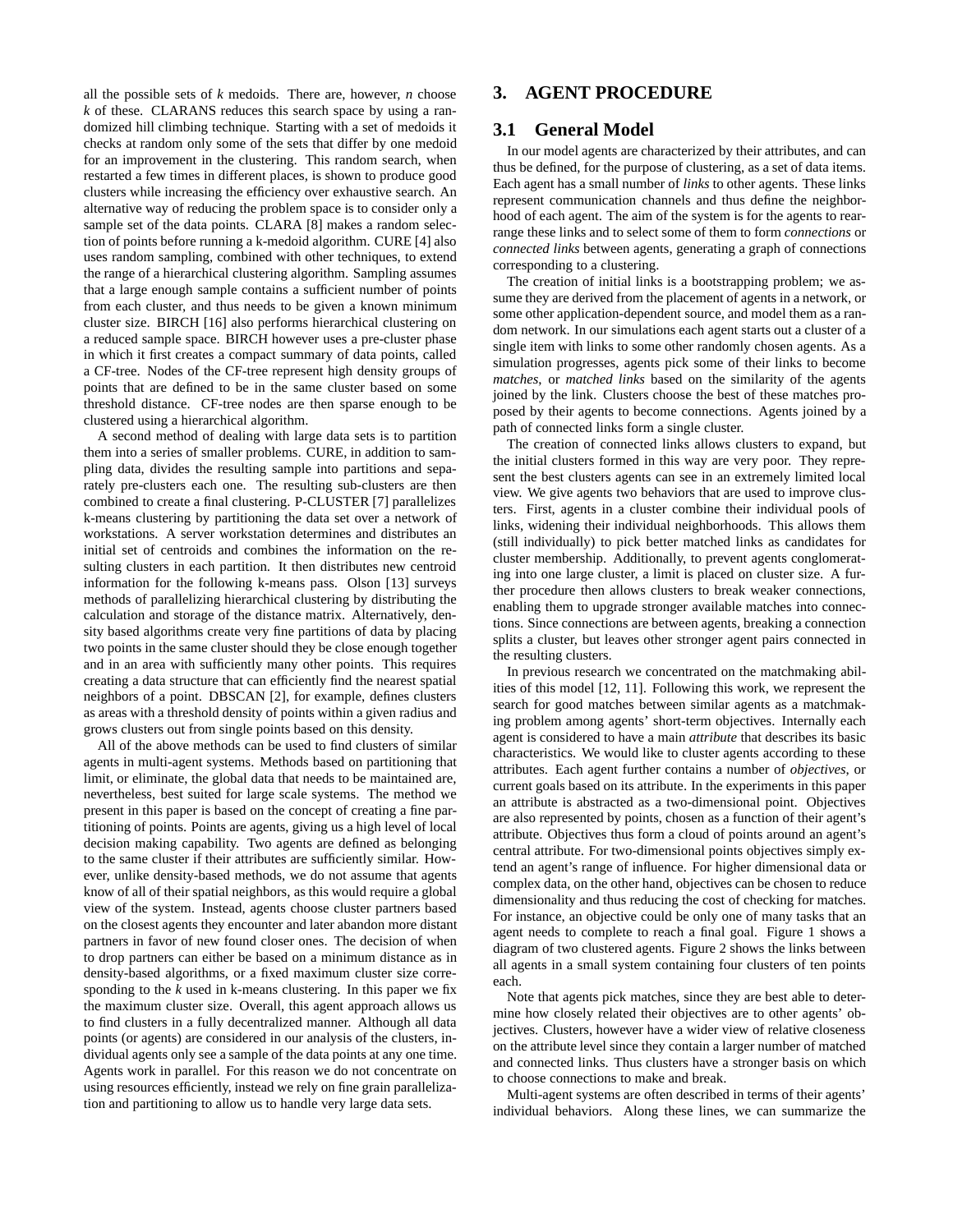

**Figure 1: A diagram of two clustered agents.**



**Figure 2: A diagram of a small system.**

above agents as having the goal of finding good matches for their objectives. We would like the individual goals of these agents, along with the local coordination provided by cooperation within the clusters, to result in the overall system self-organizing into a grouping of agents based on their attributes. In this paper we focus on the nature of this collective clustering behavior. For this reason agents are limited to having very simple decision processes. This allows us to highlight the basic clustering behavior and gives us a good foundation on which to study more complex agents that might be used in real applications. This paper does not discuss the exact communication required within clusters. We studied this problem for the small clusters in [11], larger clusters require further research.

An example application for which our approach could be used is the classification of text documents spread over the web. Agents could each represent one document, with initial links created by references within the documents, or the storage location of the documents on web servers. Agents could choose matches for their documents based on the number of words they have in common, or on important keywords. These matches could then be presented to clusters along with normalized values indicating the agent's belief in the similarity of the documents. Clusters themselves would then represent queries to find documents similar to one of their members, and could be limited in size based on a suitable number of hits for such a query to return. In a more complex application agents could represent people, links acquaintances, matches how much time two people spend together, and clusters cliques of friends. For now, however, we shall limit ourselves to the more mundane world of 2D spatial data points.

## **3.2 Simulation Definition**

Our objective is to examine the ability of a multi-agent system to find clusters in a set of points  $P = \{x_1, \ldots, x_n\}$ . A set of *n* agents  $A = \{a_1, \ldots, a_n\}$  is created. Each agent  $a_i$  has as its attribute the point  $x_i$  in  $P$ . The agents are connected by links, forming a graph  $G = (V, E)$  where the nodes are agents and the edges are links. We stipulate that each node in the graph *G* has the same degree  $\delta$ . The interaction of the agents will change the edges in *G*, and eventually yield a new graph  $G^* = (V, E^*)$ . Connected components in  $G^*$  will correspond to clusters of *P*.

The procedure is as follows. Each agent *ai* is given a set *Wi* of δ objectives, which are points (not necessarily in *P*) chosen as a function of *xi*. Note that in the experiments presented in this paper we use  $\delta = 5$  and all objectives of an agent  $a_i$  are simply given the value of the agent's attribute,  $x_i$ . To initiate the system we chose for each objective  $\omega_i \in W_i$  an objective  $\omega_j \in W_j$  of a different agent uniformly at random in such a way that no objective is paired twice. This pairing of objectives leads to an initial set of *unmatched links*, denoted as  $E_0^-$ . The initial set of *matched links*, denoted as  $E_0^+$ , is set equal to the empty set. The initial set of *connected links*, *E*<sup>∗</sup><sub>0</sub>, is also empty, indicating that to begin with each agent forms a *cluster* of size 1. From this position we proceed in turns, each turn *t* consisting of the following four steps. Some of these steps contain functions, which will be defined later.

- **Step 1 (Connecting):** Clusters choose some of their matched links from  $E_t^+$  to become connected links using a rule  $r_c$ . Together with all links from  $E_t^*$  this forms the edge set  $E_{t+1}^*$ . Note that a connected link remains in  $E_t^+$ .
- **Step 2 (Mixing):** Each cluster *Ci* has a set of unmatched links adjacent to it, given by

 $E_t^-(C_i) = \{ (\omega, \omega') \in E_t^- : \omega \text{ is an objective of an agent in } C_i \}.$ 

Each cluster mixes its objectives that are adjacent to an unmatched link in  $E_t^-(C_i)$ , using a random permutation. After each cluster has completed this mixing procedure, a new set of unmatched links is obtained which is denoted by  $E_{t+1}^-$ .

- **Step 3 (Matching):** All agents test their unmatched links (from  $E_{t+1}^-$ ) using a turn-dependent matching probability  $p_t^+(\omega, \omega')$ . More precisely, an unmatched link  $(\omega, \omega')$  will become a matched link with probability  $p_t^+(\omega, \omega')$  and will remain unmatched with probability  $1 - p_t^+ (\omega, \omega')$ . The new matched links together with  $E_t^+$  form  $E_{t+1}^+$ , and are taken out of  $E_{t+1}^-$ .
- **Step 4 (Breaking):** Clusters choose some of their matched links from  $E_{t+1}^+$  to be broken, downgrading them to unmatched links and adding them to  $E_{t+1}^-$ , according to a breaking probability  $p_b$ . Each broken link is then removed from the set  $E_{t+1}^+$ . If a link to be broken is also a connected link, it is also taken out of  $E_{t+1}^*$ .

The connecting, mixing and breaking steps must be done collaboratively by a cluster as a whole, while the matching step can be done separately by each of a cluster's agents. In our simulations, to simplify operations within in a cluster, we elect one cluster agent to perform the collaborative steps. Over many turns the mixing and matching steps above create a search for matches among the objectives of neighboring clusters. The connecting and breaking steps result in clusters forming and changing over time.

To determine  $p_t^+(\omega, \omega')$  each agent maintains a *range*, which it continuously adjusts as follows. Let  $R_t^i$  denote the range of  $a_i$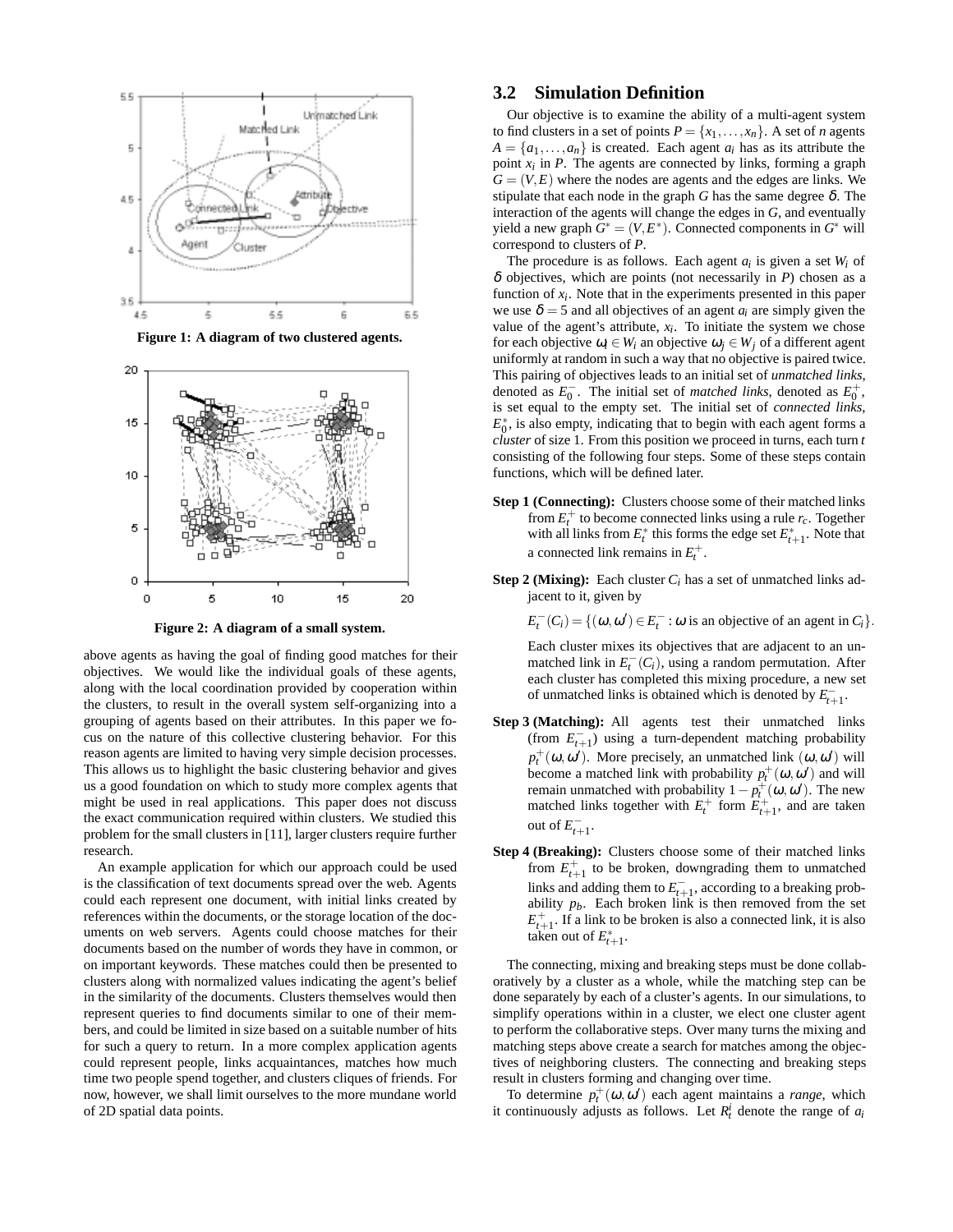for turn *t*. The agent *ai* considers *M* distances between objectives  $\omega \in W_i$  and  $\omega' \in W_j$  presented to it in the matching step. This might take several turns. After the *M* distances have been observed let  $\sigma$  be the smallest observed value. If  $R_t^i \geq \sigma$ , the agent forgets its distances and starts collecting *M* new distances. Meanwhile  $R_t^i$ stays the same. On the other hand, if  $R_t^i < \sigma$ , the range is gradually increased in the next *M* turns by a fixed fraction  $\left(\sigma - \overrightarrow{R_t^i}\right)/M$ . However, if after say *m* turns, the agent is presented with a distance σ' smaller than the current σ, it repeats the test  $R_i^t \geq \sigma'$  and follow the above procedure from that point on. The above procedure increases the range of the agent *ai*. To decrease it, when a match is made the range is set to the distance of this match. In our experiments,  $M = 100$ .

For each turn *t*, we now let  $p_t^+(\omega, \omega') = 1 - d(\omega, \omega')/R_t$ . Here,  $d(\omega, \omega')$  denotes the Euclidean distance between  $\omega$  and  $\omega'$ , and  $R_t = \max\{R_t^i, R_t^j\}$ , if  $\omega \in W_i$  and  $\omega' \in W_j$ .

The rule  $r_c$  is defined as follows. Let the *strength* of a matched link  $(\omega, \omega')$  be defined as  $1/d(\omega, \omega')$ . All current matched links in the cluster, that are not connected, are first ordered according to their strength. We then proceed to create connections, starting with the strongest. A connection is created if the resulting cluster is not larger than a size limit *L*. Once a connection cannot be formed because of this size limit no more connections are formed. In the experiments in this paper  $L = 150$ .

To define the breaking probability we need a speed parameter  $\lambda$ . Consider a cluster *C* consisting of  $N_C$  agents. Each turn the cluster has a probability of breaking *one* of its links given by:  $p_b(C)$  =  $\lambda N_C/L$ . The cluster chooses which link to break out of its set of matched links,  $E^+(C)$ , according to the following formula. Let  $s(l)$  denote the strength of the link *l*, and let  $s_{\text{max}}^C$  be the maximal strength of a matched link in *C*. The weight of a link is defined as:

$$
w(l) = (\frac{1}{s(l)} - \frac{1}{s_{\text{max}}^C})^2.
$$

The probability of the cluster choosing a link *l* is then given by:

$$
p_b(l) = \frac{w(l)}{\sum_{l' \in E^+(C)} w(l')}.
$$

## **4. EXPERIMENTAL RESULTS**

#### **4.1 Experimental Methodology**

The following experiments cluster data sets of varying numbers of points. These data sets are generated according to the procedure described in [16]. Each data set consists of *K* clusters of 2 dimensional data points. A cluster is characterized by the number of points per cluster ( $n_{\text{low}} = n_{\text{high}} = 100$ ) and the cluster radius  $(r_{\text{low}} = r_{\text{high}} = \sqrt{2})$ . The *grid* pattern is used, which places the  $\frac{C_1}{C_1}$  of  $\frac{C_1}{C_1}$  is the grid pattern is used, which places the clus-<br>cluster centers on a  $\sqrt{K} \times \sqrt{K}$  grid. The distance between the clusters is controlled by  $k<sub>g</sub>$ , which is set to 8. The noise parameter is set to 0. This creates a grid of well separated, circular, 2D clusters with 100 points each and equal density.

Four data sets are generated with 25, 100, 400 and 1600 clusters labelled  $5 \times 5$ ,  $10 \times 10$ ,  $20 \times 20$ , and  $40 \times 40$  respectively. A corner of the  $20 \times 20$  data set is shown in Fig. 3. We compare the quality of clusters found by our method to the generated clusters (perfect case), a set of clusters of the correct size but with randomly assigned points (random case) and the clusters generated by the Forgy *k*-means algorithm as described in [5], given the correct value of *k*, initial centers picked uniformly at random from all the points, and run until no further improvement in clustering is found.

Several measures of cluster quality are compared. First, the total square error metric,  $E^2$ , which is used by the k-means algorithm.

Given *k* clusters  $C_1, \ldots, C_k$ , where  $C_i$  has a mean value  $m_i$  for  $1 \leq$  $i \leq k$ ,

$$
E^{2} = \sum_{i=1}^{k} \sum_{x \in C_{i}} ||x - m_{i}||^{2}.
$$

Total square error gives an easily computed measure of the compactness of clusters, but in doing so favors small clusters. In fact, clusters with a single point have a square error of zero and thus the total square error alone cannot be used to compare clusterings of a data set with different numbers of clusters. Total square error also cannot be used to compare data sets of different sizes. The more points there are in a data set and the larger the range over which the data set is spread, the larger the total square error. The *weighted average cluster diameter* used by Zhang *et al.* [16], gives an alternative measure of the compactness of clusters. The *average pairwise distance* for a cluster *C* with points  $P = \{x_1, \ldots, x_n\}$ is given by:

$$
D = \frac{\sum_{i=1}^{n} \sum_{j=i}^{n} d(x_i, x_j)}{n(n-1)/2},
$$

where  $d(x_i, x_j)$  is the Euclidean distance between  $x_i$  and  $x_j$ . The weighted average cluster diameter for *k* clusters is then give by:

$$
\overline{D} = \frac{\sum_{i=1}^{k} n_i (n_i - 1) D_i}{\sum_{i=1}^{k} n_i (n_i - 1)}.
$$

While this measures scales with the number of data points and the number of clusters it also favors smaller clusters and does not account for singleton clusters.

Jain and Dubbes [5] describe several measures for comparing two clusterings of the same data by creating a contingency matrix which lists the number of points in common between each pair of clusters, between the two clusterings. These measures consider cluster membership, rather than the distance over which clusters are spread. We use this method to compare our experimental clusterings to the perfect clusterings produced by the generator. The Rand statistic [5] sums the number of pairs of points that are correctly placed in the same cluster and the number of pairs of points that are correctly placed in different clusters and normalizes by the total number of possible pairs. However, for our data sets which have many small clusters, the number of pairs correctly placed in different clusters dominates. Thus we also use the contingency matrix to calculate the number of points incorrectly placed by associating with each real cluster the found cluster with which it has the most points in common. We sum the number of common points over all real clusters and subtract from the total number of points to get the points that are out of place. This gives a clearer distinction between clusterings that are close to, but not quite, correct. On the other hand it does not distinguish clusters that are incorrectly grouped into a single cluster. It also can count up to half of the points in a real cluster as incorrectly placed if that cluster is simply split in two.

#### **4.2 Types of Clusters Found**

Figure 3(a) shows the clusters found by our agent procedure in a sample run, for a section of the  $10 \times 10$  cluster grid. Figure 3(b) shows, for comparison, the clusters found by an example *k*-means run. Both methods were given the correct input parameters. The agent-based procedure used a maximum cluster size, *L*, of 150 and  $\lambda = 0.3$  The *k*-means algorithm was run with  $k = 100$ . Overall both methods found the correct number of clusters, meaning that *k*-means did not loose any, which is possible, and that our agents adjusted to the correct cluster size of 100 instead of staying at the maximum size of 150. Total square error for the *k*-means run was 126,889 versus 20,372 for the agent-based method.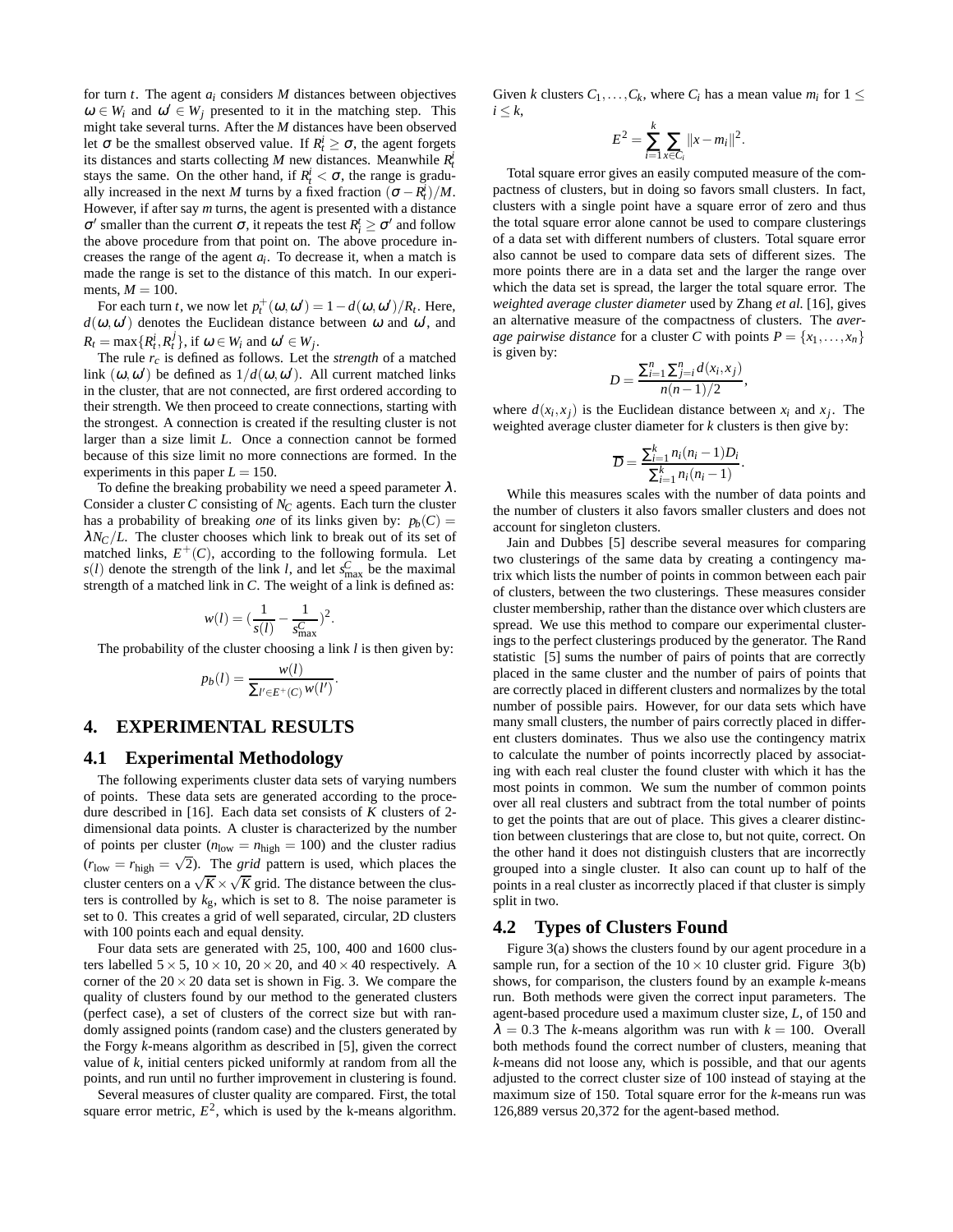





**Figure 3: Agent-based and** *k***-means clustering results.**



**Figure 4: Clusters containing the point X (shown in turn 1000) over time.**

The graphs in Figure 3 show the typical mistakes made by each method. At point A our method has associated a point with a neighboring cluster instead of with the correct cluster. This can happen when a point has joined the correct cluster, but has been broken off again due to the randomness of the breaking function. Generally these points reattach, though they can spend some time as a member of a neighboring cluster. Thus at any point in time after clusters have been found, several such mistakes are likely to exist. This type of mistake can also occur when a point simply does not find its correct cluster. This results in clusters with one or a small number of agents that can take a long time to discover their correct group. This problem is related to the speed factor,  $\lambda$ , in the breaking function, as discussed in Section 4.3. We see in Figure 3a that the *k*-means algorithm, by contrast, makes very different types of mistakes. At label B it has incorrectly joined two clusters into one, and at label C it has incorrectly split a cluster in two. This can occur when two initial centroids are chosen from the same cluster. This cluster then becomes split, but somewhere else two clusters need to be joined to maintain *k*. When there are large numbers of clusters it is likely that two initial centroids will be chosen from the same cluster. There are heuristic methods of choosing better initial centriods, however a perfect choice would amount to knowing the correct clustering a-priori.

Figure 4 shows how the cluster containing the point X develops over time for the  $20 \times 20$  cluster data set. Notice how the cluster is initially wide spread and contracts over time. Also notice that the cluster when expanded stays near its maximum size of 150 agents but that once it has contracted it adjusts to the correct size of 100 agents. In other experiments we found that agent clusters will adjust to the largest real cluster size under their maximum size. Thus when *L*=199 points, agents can correctly find clusters of 100 points but a size limit of 200 points will result in the combination of neighboring real clusters to create 200 point agent clusters. If the maximum cluster size is too small, data clusters become split into two or more neighboring areas, in much the same way as clusters are accidentally split in the k-means algorithm.

#### **4.3 Rate of Finding Clusters**

Figure 5 shows the total square error as a function of time for several example runs on the  $10 \times 10$  data set. Time is measured in turns as defined in Section 3.2. The total square error,  $E^2$ , begins high when clusters are spread out, (though it is initially 0 as all clusters begin at size 1) but rapidly converges to near its optimal value. This convergence is followed by a tail behavior where clusters improve slowly until an equilibrium is reached. Note that  $E<sup>2</sup>$  does not precisely correspond to the quality of clusters. A better clustering can have a higher  $E^2$  than a worse one, and during the tail there is a period where  $E^2$  remains approximately constant while the clustering is actually improving slowly.

Figure 5 depicts the convergence for several values of the speed parameter,  $\lambda$ , used in the breaking function. Figure 5(a) shows that increasing  $\lambda$  increases the rate of convergence. However Fig. 5(b) shows that  $\lambda$  also effects the stability of the equilibrium found in the tail. A slower speed results in more stability.  $\lambda = 1.5$  results in the lowest  $E^2$  value, but this is because many small clusters are created. The run with the most stable equilibrium,  $\lambda = 0.15$ , is also the one with the best clustering. This can be seen by comparing the distribution of cluster sizes for  $\lambda = 1.5$  and  $\lambda = 0.15$  in Fig. 6.

From Fig. 6, which shows the distribution of cluster sizes at turn 5000 for two sample runs, it is apparent that the solution found when  $\lambda = 1.5$  has a large number of very small clusters. This occurs when initial clusters contract too quickly. It is then possible for small sets of agents to become isolated. Since these sets of agents are quickly broken off of any neighboring cluster they join, they never gets the benefit of the wider view available in a large cluster. Thus, they can take a very long time to find their parent clusters. For the remainder of our experiments we use  $\lambda = 0.3$  as it represents a good balance between rapid convergence and quality of the end solution.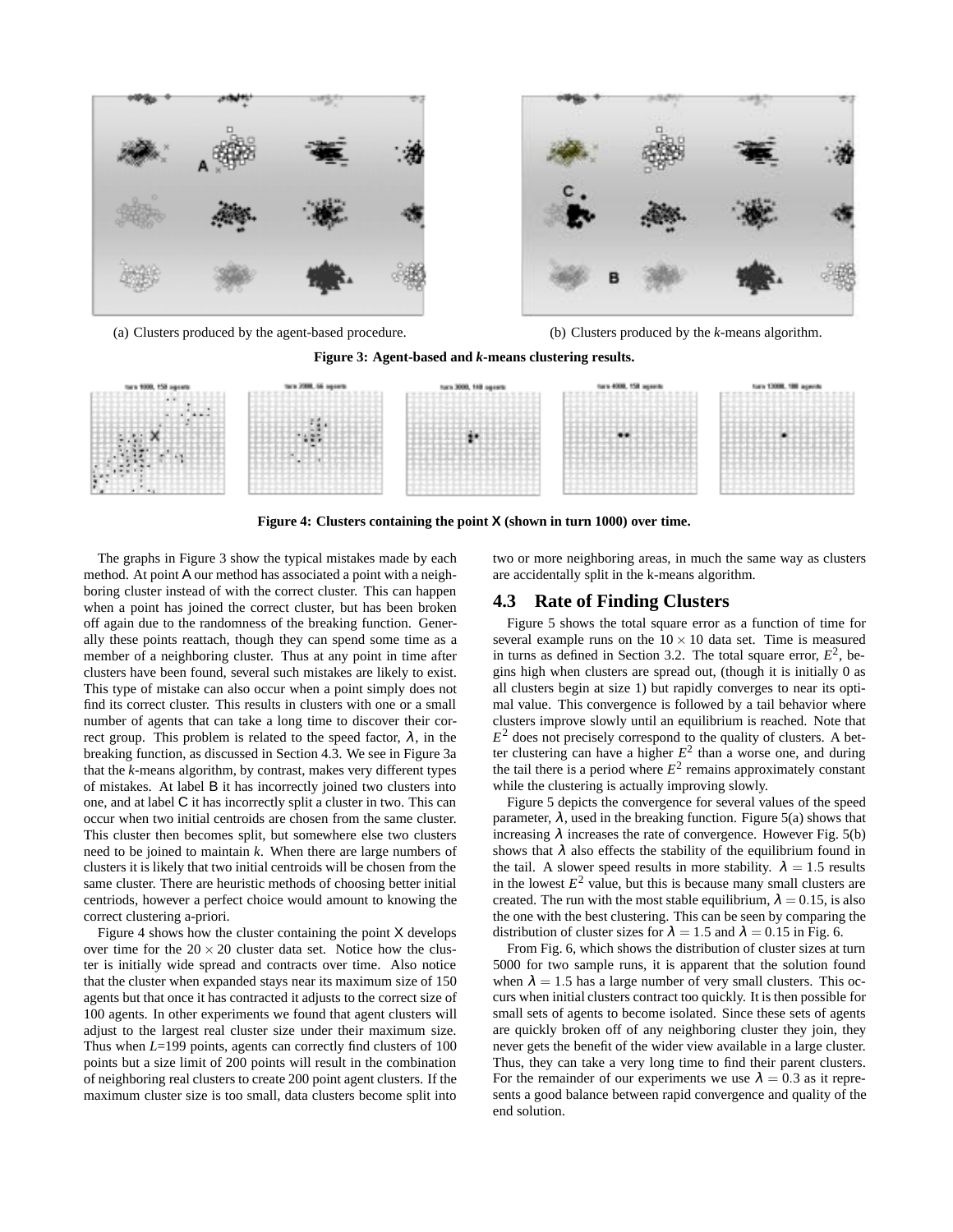



#### **4.4 Increasing System Size**

Figure 7 shows how the speed of convergence changes as system size increases. In this figure we plot, per time, square error normalized by the number of data points, *N*, and the area, *A* over which those data points are spread. Each data set represents an averaged value over 50 trials. The different test data sets are generated with  $5 \times 5$ ,  $10 \times 10$ ,  $20 \times 20$ , and  $40 \times 40$  clusters, and thus with 2,500, 10,000, 40,000 and 160,000 points. We consider the smallest data set,  $5 \times 5$ , to have and area of 1. The larger data sets,  $10 \times 10$ ,  $20 \times 20$ , and  $40 \times 40$ , thus have an  $A = 4$ , 16, and 32 respectively. The number of points in a cluster is kept constant when increasing system size. Preliminary experimentation suggests that agent-based clustering of systems with the same number of points but different numbers of clusters, possibly produces different behavior. A few large clusters are much easier to find than a large number of small clusters.

Figure 7 shows that while larger systems continue to converge rapidly, their improvement phase becomes more drawn out. Figure 8 shows the tail behavior of the data sets in Figure 7. Here  $E^2$ is normalized only by *N*, hence  $\langle E^2 \rangle = E^2/N$ , since in all of the data sets real clusters are equally far apart and thus  $\langle E^2 \rangle$  for the perfect clusters is about the same. In Fig. 8, the average square error,  $\langle E^2 \rangle$ , arrived at its equilibrium value for the 2,500, 10,000, and 40,000 agent data sets, while for the 160,000 agent data set  $\langle E^2 \rangle$  is still slowly improving. There is a small increase in the equilibrium value of  $\langle E^2 \rangle$  for larger data sets.

Figure 9 graphs the time it takes to reach certain values of  $\langle E^2 \rangle$ , again averaging  $\langle E^2 \rangle$  over 50 trials for each point. This shows more clearly that better quality solutions take increasingly more time to find as the number of points increases. In general, however, the cost of reaching a particular solution quality grows less than linearly with system size. This is an improvement on the linear costs of the *k*-means algorithm. Table 1 lists all the statistics for the different system sizes, run for 5000 turns with 50 trials for each data set, compared to the *k*-means algorithm run 100 times for each data set, the values for perfect clusterings, and the values for random clusterings. While the agent-based clustering system usually does not find the perfect clusterings, it consistently improves upon the clusters found by the *k*-means algorithm. For smaller systems it places more than 99% of the points correctly and for the larger system, which was still improving, it places at least 95% of points correctly.



#### **5. CONCLUSION AND FUTURE WORK**

The experiments reported in this paper indicate that decentralized agent systems can indeed be used to find clusterings of large data sets in a reasonable amount of time, and with surprisingly good quality. Our method contains two parameters, the maximum